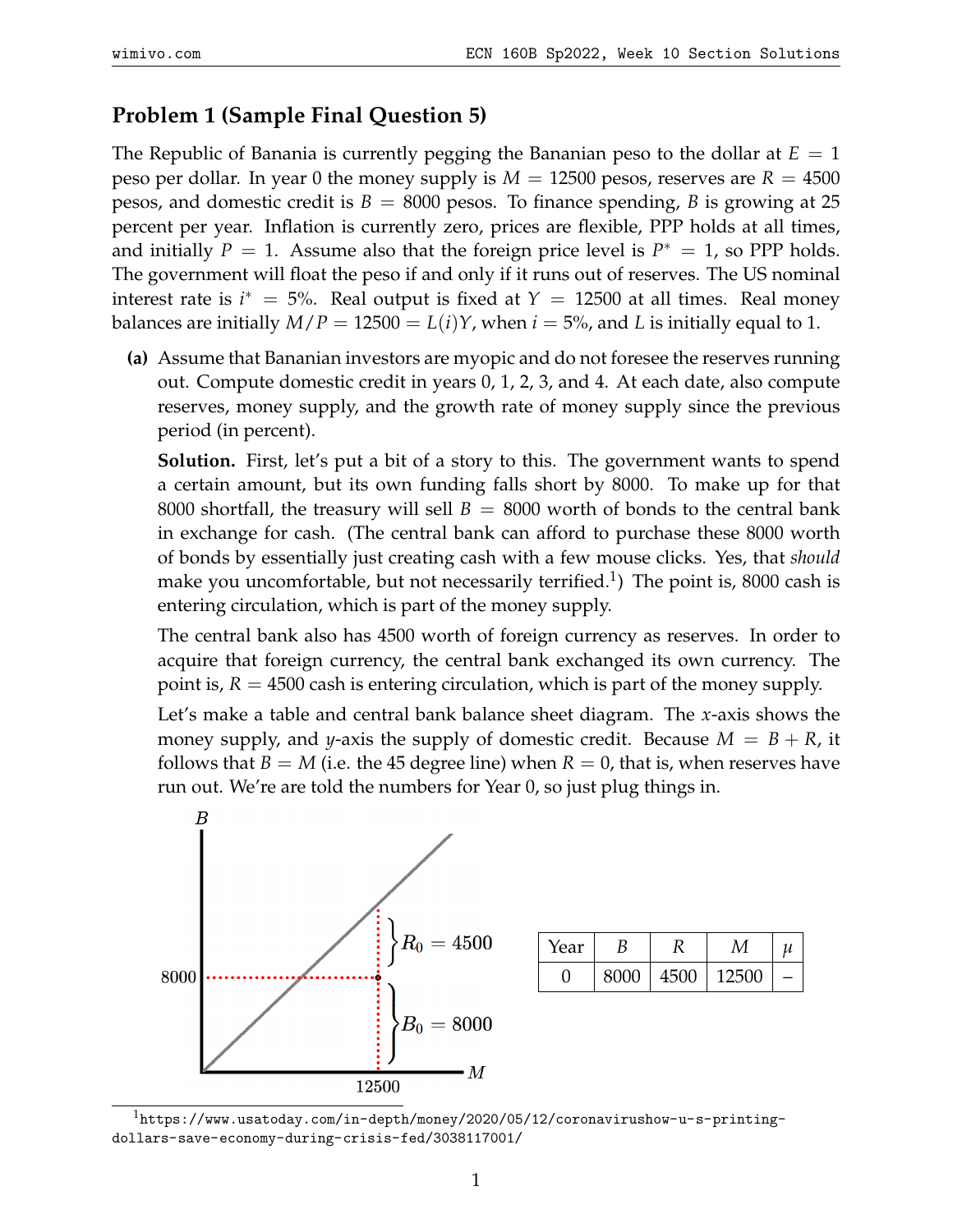• Year 1: *B* grows at rate 25%, so  $B = 8000(1.25) = 10000$ . To maintain the peg, the central bank must hold *M* constant, and they do this by reducing *R* by 2000.



| Year              | B     | R    | М     | 11 |
|-------------------|-------|------|-------|----|
| $\mathbf{\Omega}$ | 8000  | 4500 | 12500 |    |
|                   | 10000 | 2500 | 12500 |    |

• Year 2: *B* grows to  $10000(1.25) = 12500$ . This means *R* must shrink by 2500 to maintain constant *M*. Uh oh, reserves are zero: the central bank can no longer run down its reserves in order to maintain a constant money supply.



| Year | B     | R    | М     | и |
|------|-------|------|-------|---|
| 0    | 8000  | 4500 | 12500 |   |
| 1    | 10000 | 2500 | 12500 |   |
| 2    | 12500 | 0    | 12500 |   |

• Year 3: Okay, now when *B* increases by 25%, so must *M*, so  $\mu = 25$ %. Reserves remain at zero. Therefore *B* = *M* =  $12500(1.25)$  = 15625.



|     | Year | B     | R                 | M     | и                 |
|-----|------|-------|-------------------|-------|-------------------|
| 525 | 0    | 8000  | 4500              | 12500 |                   |
|     | 1    | 10000 | 2500              | 12500 | 0                 |
|     | 2    | 12500 | $\mathbf{0}$      | 12500 | $\mathbf{\Omega}$ |
|     | 3    | 15625 | $\mathbf{\Omega}$ | 15625 | 25%               |
|     |      |       |                   |       |                   |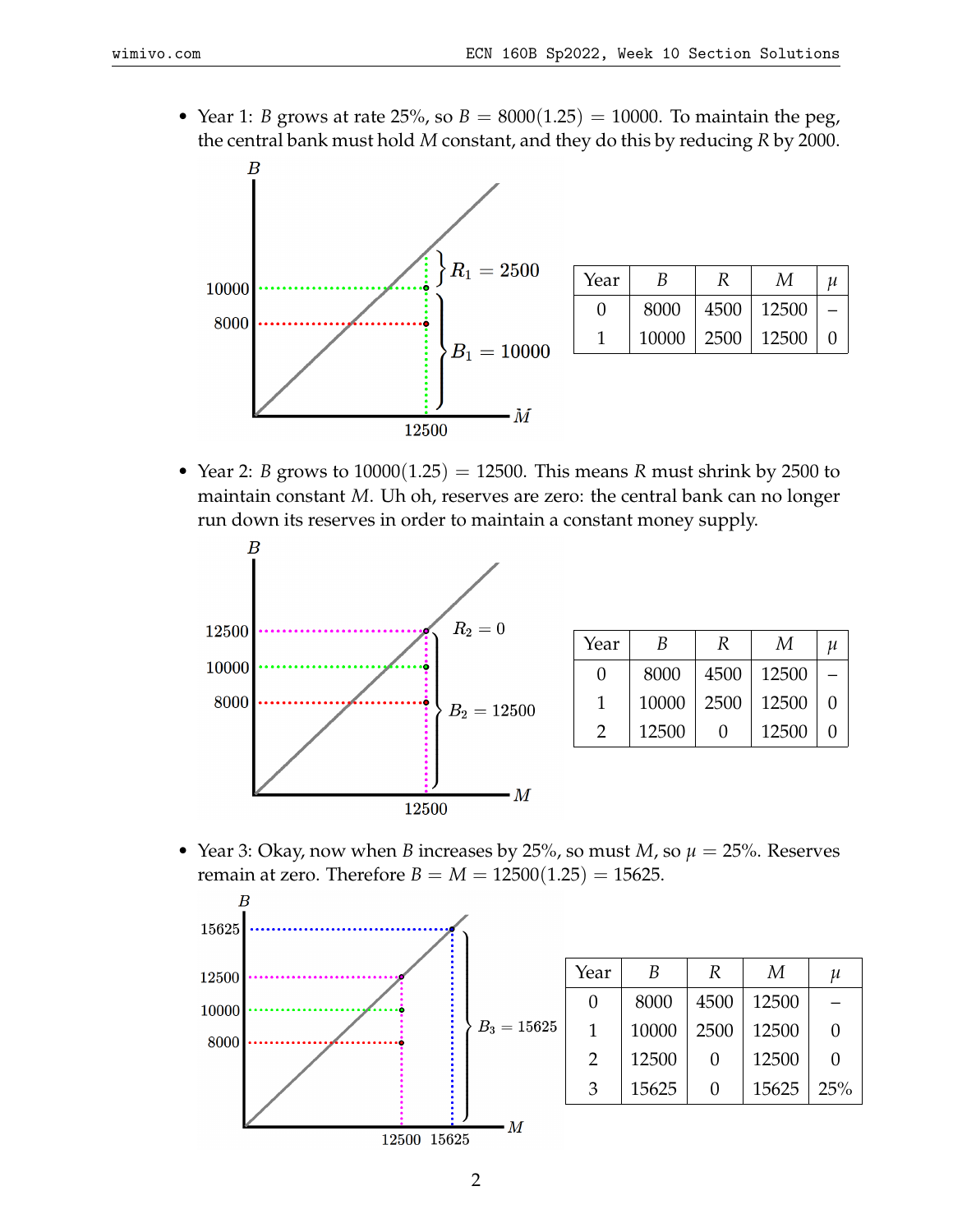| Year          | B        | R    | М        | и   |
|---------------|----------|------|----------|-----|
|               | 8000     | 4500 | 12500    |     |
| 1             | 10000    | 2500 | 12500    | 0   |
| $\mathcal{P}$ | 12500    | O    | 12500    | N   |
| 3             | 15625    | O    | 15625    | 25% |
|               | 19531.25 | 0    | 19531.25 | 25% |

• Year 4: And repeat. *B* and *M* increase to  $15625(1.25) = 19531.25$ , so  $\mu = 25\%$ . Reserves remain at zero.

**(b)** Continue to assume myopia. When do reserves run out? Call this time *T*. Assume inflation is constant after time *T*. What will that new inflation rate be? What will the rate of depreciation be? What will the new domestic interest rate be?

**Solution.** As seen above, reserves run out in year  $T = 2$ . Then the nominal money supply instantaneously begins growing at 25%, so inflation instantaneously jumps to 25% and the rate of depreciation instantaneously jumps to 25% too. Inflation was initially zero when  $i = 5\%$ , implying  $r = 5\%$ . But now we have non-zero inflation, so the nominal interest rate instantaneously jumps to

$$
i = r + \pi
$$

$$
= 5\% + 25\%
$$

$$
= 30\%.
$$

The change in *i* will have implications in the money market, shown next.

**(c)** Continue to assume myopia. Suppose that at time *T*, when the home interest rate *i* jumps up, *L*(*i*) drops from 1 to 4/5. Recall that *Y* remains fixed. What is *M*/*P* before time *T*? What will be the new level of *M*/*P* after time *T*, once reserves have run out and inflation has started?

**Solution.** Before time *T*, we have  $M = 12500$  and  $P = 1$  so  $M/P = 12500$ .

Then because  $R = 0$  at time *T*, we must have  $M = B = PL(i)Y$ . Plugging in what we know and are told about  $T = 2$ , we have

$$
\frac{M}{P} = \frac{12500}{P} = \frac{4}{5} \times 12500 = 10000.
$$

Alright, so the new equilibrium  $i = 30\%$  as determined by the Fisher equation tells us that equilibrium real money demand – and therefore supply – instantaneously changes to 10000.

**(d)** Continue to assume myopia. At time *T*, what is the price level going to be right before reserves run out? Right after? What is the percentage increase in the price level? In the exchange rate?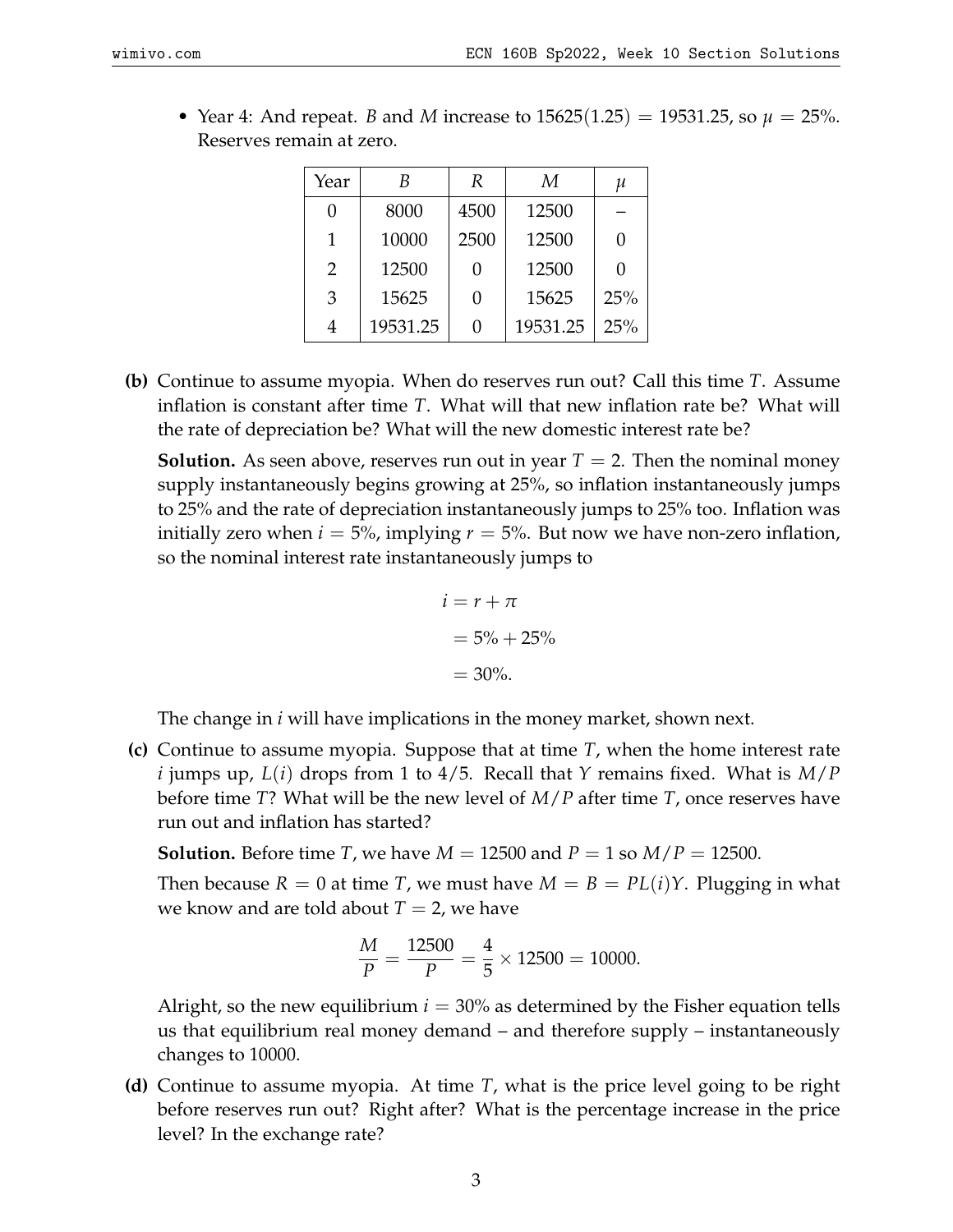**Solution.** Before time *T*, the price level stays at  $P = 1$  because the nominal money supply is unchanged; inflation is zero and the interest rate remains at  $i = 5\%$  as given. But immediately as *T* hits, we know that *M*/*P* = 10000 and we know that  $M = 12500$  from parts b and c, from which it follows that  $P = 1.25$ . Therefore the increase in the price level is 25%.

The exchange rate under PPP is  $E_{H/F} = P_H/P_F$ . There has been no change to  $P_F$ , but *P<sub>H</sub>* has jumped by 25%, therefore  $E_{H/F}$  must also jump by 25% so  $E_{H/F} = 1.25$ .

Okay, that's a lot to take in. It might help here to draw the money market graph, shown below. I'll repeat the steps in bullet points to hopefully make each logical increment easier to digest.

- At time  $T = 2$ ,  $M = 12500$  and  $R = 0$ , which means  $B = M = 12500$ .
- Because *B* is growing at rate 25%, it follows that *M* is now growing at rate 25%, and therefore inflation instantaneously jumps from 0% to 25%.
- The Fisher equation says  $i = r + \pi$ . We went from  $i = 5\% + 0\%$  to an instantaneously jump of  $i = 5\% + 25\% = 30\%$ .
- When the instantaneous jump in the interest rate causes *L*(*i*) to drop to 4/5, it means we're moving *along* the money demand function (because *i* is on the vertical axis of the money market graph) from point *A* (12500) to point *B* (10000).
- So there must be an instantaneous shift left of the real money supply to get to that new equilibrium  $i = 30\%$ . Well, we know that *M* is still 12500, so the only way there can be an instantaneous decrease in *M*/*P* is if *P* instantaneously jumps from 1 to 1.25. (Note that this instantaneous change in *P* is distinct from inflation: inflation is a *rate of change over time*, whereas here the increase in *P* is an instantaneous, one-off jump.)



FIGURE 1: There is a sudden increase in  $P$  to equilibrate real money supply with real money demand at the new (and sudden) interest rate of 30%.

This is unlikely to happen in practice, however. People who have pesos are likely to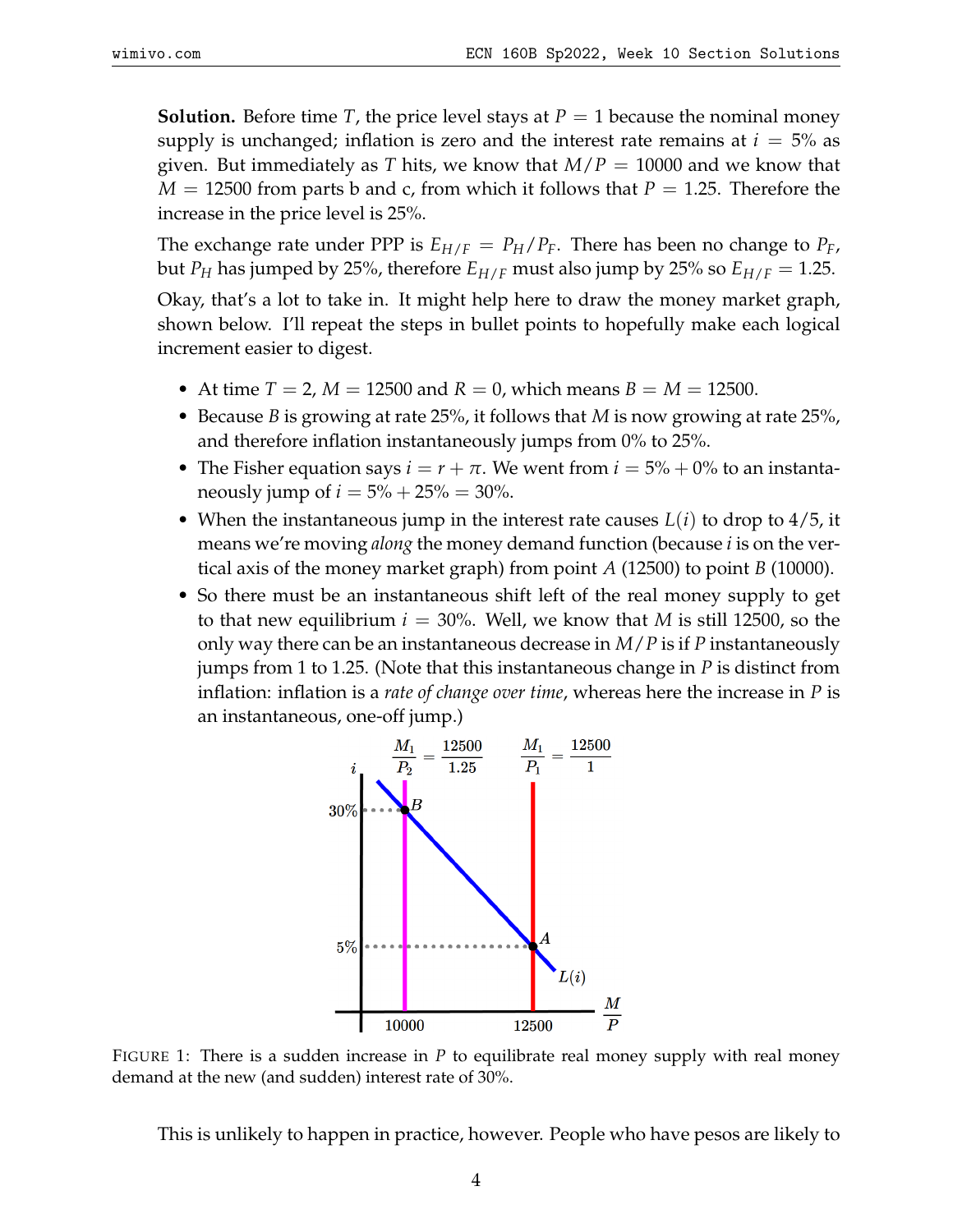anticipate the expected depreciation and therefore will likely want to get rid of pesos in exchange for dollars before that happens. In this case, investors are forwardlooking instead of myopic. Which leads to the next question...

**(e)** Suppose investors know the rate at which domestic credit is growing. Given the above data, when do you think a speculative attack would occur? At what level of reserves will such an attack occur? Explain your answer.

**Solution.** A major concern with the previous problem is that there was a jump in the price level once reserves hit zero, which in turn caused the jump in the exchange rate. This jump in the price level was necessary because the real money supply *M*/*P* needed to fall to 10000 in order to equilibrate at  $i = 30\%$ , but *M* was fixed.

But if peso-holders are forward-looking, then they're not just going to sit around and wait for the exchange rate to suddenly jump: they're going to unload some of those pesos before the pesos suddenly and dramatically depreciate. To that end, what if speculators instead make *M* jump downwards via speculative attack? Then *M*/*P* can fall as needed with no jump in *P* and therefore no jump in *E*.

To illustrate, let's look at year 1. The central bank has 2500 pesos worth of dollar reserves (which also happens to be 2500 dollars since the exchange rate is assumed to be  $E = 1$ ). If speculators attack now and sell 2500 pesos to the central bank in exchange for 2500 dollars, then the peg can no longer be maintained because  $R = 0$ .

- Then we have  $M = B = 10000$  and  $R = 0$ .
- Because *B* is growing at 25%, it follows that is *M* now growing at 25%, and therefore inflation instantaneously jumps from 0% to 25%.
- The Fisher equation says  $i = r + \pi$ . We went from  $i = 5\% + 0\%$  to an instantaneously jump of  $i = 5\% + 25\% = 30\%$ .
- When the instantaneous jump in the interest rate causes *L*(*i*) to drop to 4/5, it means we're moving *along* the money demand function (because *i* is on the vertical axis of the money market graph) from point *A* (12500) to point *B* (10000).
- So there must be an instantaneous shift left of the real money supply to get to that new equilibrium  $i = 30\%$ . But wait, this time  $M/P = 10000/1$  is already at the equilibrium level because of the speculative attack, and therefore there is no need for *P* to change. *P* doesn't make a jump, so neither does *E*.

All of this stuff about sudden depreciation and speculative attacks and so forth implies a riskiness to holding foreign currency that we haven't talked much about. Which is to say, we should expect riskier currencies to offer a higher rate of return to accommodate added riskiness. We can write a more general form of UIP as

$$
i = i^* + \left(\frac{E^e}{E} - 1\right)
$$
 + exchange rate RP + default RP.

In words: the payoff of investing with a foreign currency must account for expected